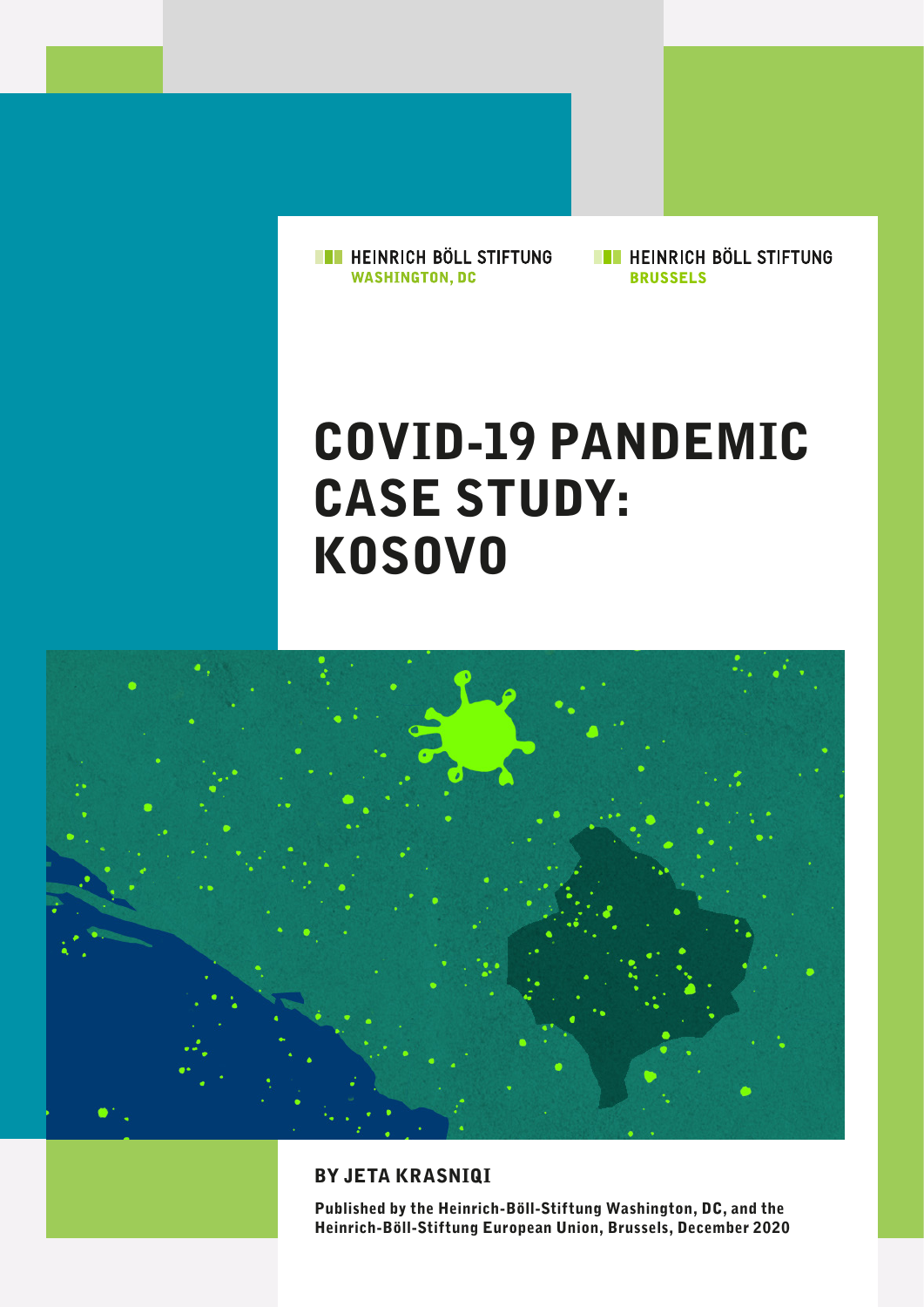### AUTHOR

Jeta Krasniqi **is a senior researcher and project manager at the Kosova Democratic Institute (KDI)/TI Kosovo. Since 2016 she leads projects which aim to incite transparency and participation on the Kosovo-Serbia dialogue process.** 

**Previously, Ms Krasniqi served as Political Advisor to the President of Kosovo, Atifete Jahjaga and as the Coordinator of the National Council for Survivors of Sexual Violence during the War established by the then President Jahjaga.** 

**Jeta Krasniqi graduated in International Affairs at the Johns Hopkins University, School of Advanced International Studies (SAIS), and holds a undergraduate degree in International Relations from the Eastern Mediterranean University in the Turkish Republic of Northern Cyprus.**

**Krasniqi is a board member of the Kosovo Women's Networking Board and the Kosovo American Educational Fund (KAEF), as well as the deputy chair of the Governmental Commission for the Verification and Recognition of Sexually Abused during the War.**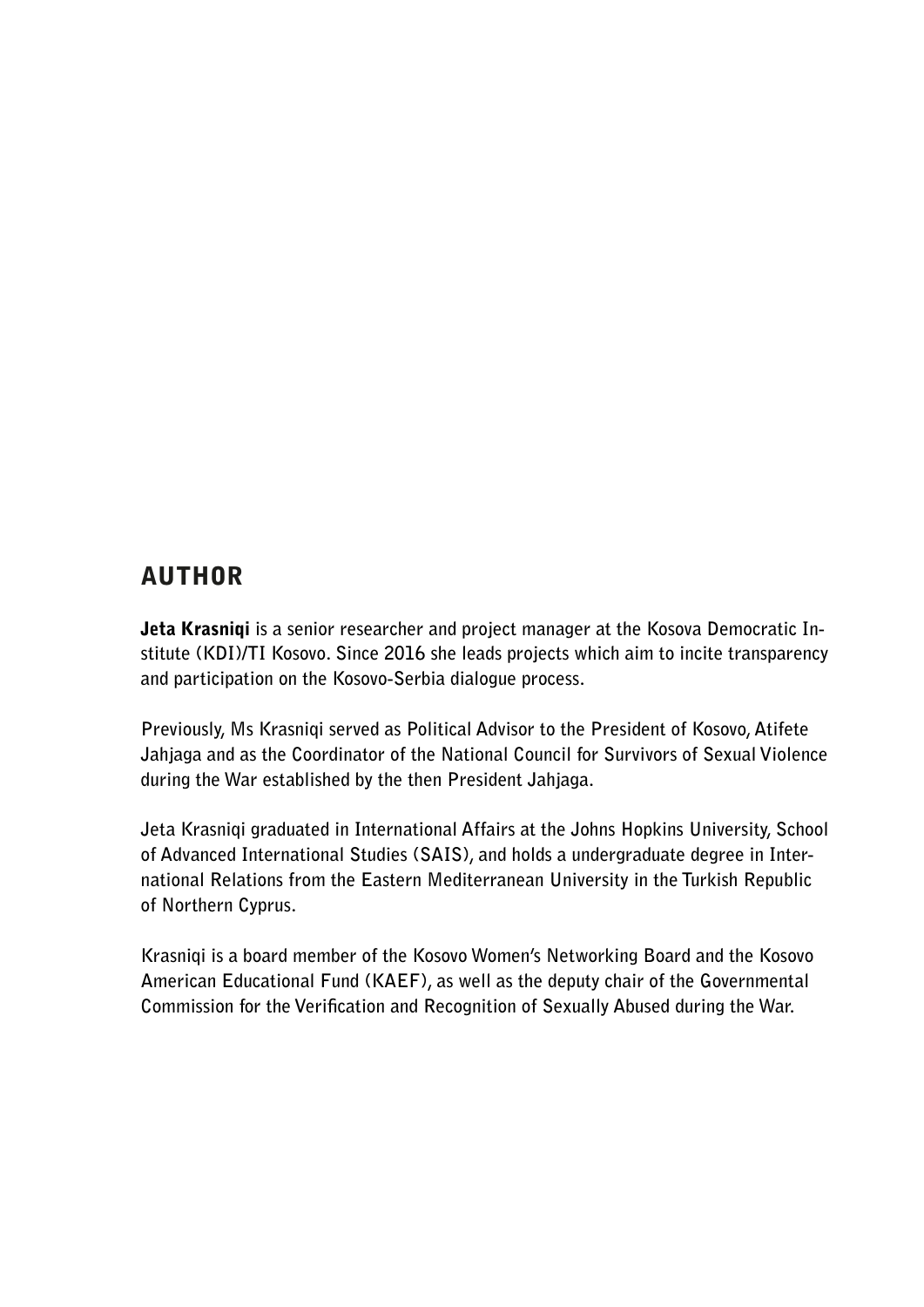### Table of Contents

| 1. | <b>Introduction</b>                                                         | 4  |
|----|-----------------------------------------------------------------------------|----|
| 2. | <b>Handling of Covid-19: Two Governments</b>                                | 7  |
|    | 2.1. Parliament                                                             | 8  |
|    | 2.2. Health Sector                                                          | 9  |
|    | 2.3. Education                                                              | 10 |
|    | 2.4. The Impact on the Economy                                              | 11 |
|    | 2.5. Judicial System                                                        | 12 |
| 3. | <b>Gender and Covid-19</b>                                                  | 13 |
| 4. | The International Players in the Fight<br><b>Against Covid-19 in Kosovo</b> | 14 |
|    | 5. Conclusion                                                               | 16 |
|    | 6. References                                                               | 17 |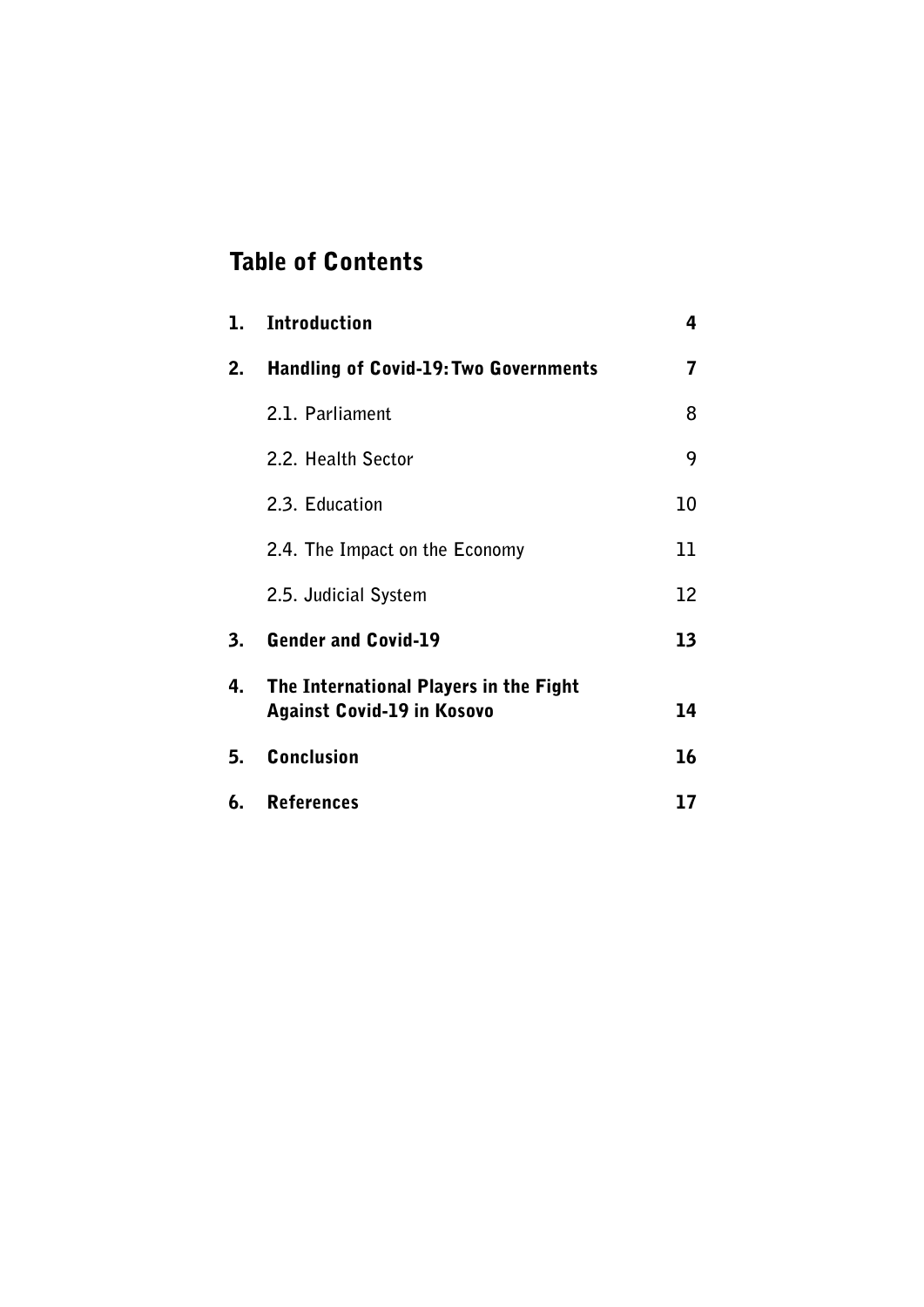# 1. Introduction

**The parliamentary elections in Kosovo were held on the 6 October. The opposition parties won with Vetëvendosje (VV), led by Albin Kurti winning the elections, followed by Lidhja Demokratike e Kosovës (LDK), led by Isa Mustafa. The democratic transition of powers in the still young state of Kosovo was praised as happening through a process of free and fair elections. The formation of the new government took nearly four months due to delays in the election certification as well as negotiations between political parties. The government was finally formed on the 3 February 2020 by VV and LDK – the former opposition parties. Only after a month, on 11 March, the World Health Organization (WHO) announced Covid-19 a global pandemic. The first case of Covid-19 in Kosovo was registered later than other regional countries. Nevertheless, the government took numerous decisions prior to the first case by imposing a few restrictive measures and established coordinating mechanisms to handle the pandemic.** 

**However, the government of Kosovo was not dealing only with the imminent and unpredictable Covid-19 pandemic: it already had its plate full with the negotiation process with Serbia. The process had been stalled since December 2018 due to the 100% tariff imposed by the Government of Kosovo towards imported goods from Serbia and Bosnia and Herzegovina. The tariff was a response to the diplomatic de-recognition campaign of Serbia that was lobbying countries which had already recognized Kosovo to reverse their positions. While the previous prime minister had resigned without removing the 100% tariff, the international pressure coming from US and EU was at its peak towards the new government of Kosovo to remove any barriers and resume the dialogue process. The Kurti government proposal to gradually remove the tariff and even replace it with steady reciprocity measures was met by a stark response from the US envoy for the negotiations, Ambassador Richard Grenell, who [declared](https://twitter.com/RichardGrenell/status/1233156712720424960) that the half measures proposed by Prime Minister Kurti were not supported and stated that the tariff must be completely removed. This caused political strife between the coalition members when LDK declared that it would quit the government if the tariff 'was not revoked unconditionally' leading to the instability of the government.** 

**Disagreements between the coalition parties, including the president of the country, on how to deal with coronavirus further shook the government. The disagreements were articulated at the National Security Council and later on publicly when the president recommended that a state emergency should be declared, which would entail shifting the government's power to the National Security Council chaired by the president – a political rival of the prime minister.**

**According to the constitution, the decree for a state of emergency is sent to parliament after consultation with the prime minister. President Thaçi never sent the decree to**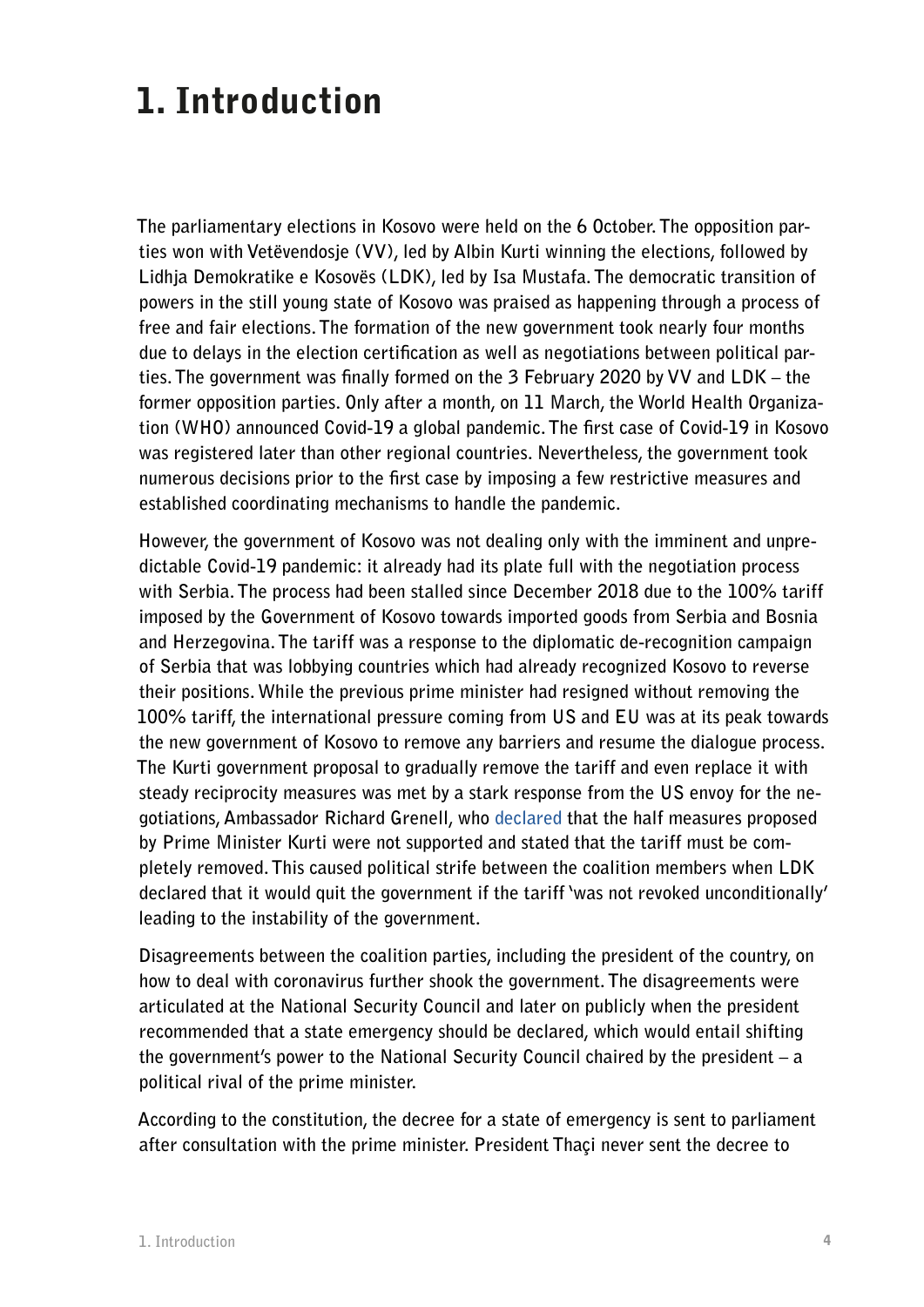**parliament. This option was opposed by the prime minister yet supported publicly by the minister of internal affairs – representing the other coalition member. The prime minister [dismissed](https://kryeministri-ks.net/en/kryeministri-kurti-emeron-znj-nita-shala-zevendesministre-ne-ministrine-e-drejtesise/) the minister of internal affairs precipitating arguing that he had spread panic through comments that 'the number of those affected is increasing by the hour' at a time when only 20 people were infected with the coronavirus and no death related to the virus had been recorded.**

**The leader of coalition member LDK – who had previously declared that a vote of [no](https://balkaninsight.com/2020/03/19/kosovos-crisis-hit-govt-threatened-with-no-confidence-vote/)  [confidence](https://balkaninsight.com/2020/03/19/kosovos-crisis-hit-govt-threatened-with-no-confidence-vote/) would be initiated against the government after the pandemic related to the tariff – declared Kurti had breached the coalition agreement which stipulated that no minister would be dismissed without prior consultation and consent. He called upon the prime minister to [annul](https://www.facebook.com/IsaMustafaKS/posts/2780638425335710) the decision and remove the tariff until the end of the week otherwise a motion of no confidence would be initiated.** 

**The political disagreements between the coalition parties in the midst of the coronavirus incited a [popular response](https://www.rferl.org/a/confined-indoors-pristina-protesters-bang-pots-from-balconies/30499846.html) when people went to their balconies and protested by banging their pots; civil society organisations also [called](https://kdi-kosova.org/aktivitetet/leter-e-hapur-nga-organizatat-e-shoqerise-civile/) upon the political parties to reach a consensus and avoid a motion of no confidence during the pandemic period. The ambassadors of France, Germany, Italy, the United Kingdom and the United States called upon the institutional and political leaders to focus on Covid-19 and urged them to 'preserve and ensure the integrity and functionality of Kosovo's government and institutions … prioritize the fight against Covid-19 in Kosovo over politics'.1**

**The government was short-lived however, and on 25 March it was [voted out](https://uk.reuters.com/article/us-kosovo-government/kosovo-lawmakers-dismiss-government-in-no-confidence-vote-idUSKBN21C3OO) through a motion of no-confidence with 82 votes supporting the motion in a 120-seat parliament. In the midst of the pandemic, Kosovo became a country left with a caretaker government, crippled parliamentary competencies and entered a new political crisis which unravelled over constitutional procedures regarding the formation of the new government. Vetëvendosje argued that a new government can be formed only after new elections challenging the president's decree to mandate Avdulllah Hoti (LDK) to form a government. The [constitutional court upheld](https://www.rferl.org/a/thousands-practice-protest-in-kosovo-ahead-of-constitutional-court-verdict/30640256.html) the president's decree and the new government was under way. The caretaker government led by Kurti went on taking measures to address the pandemic; it also lifted the 100% tariff and started to impose gradual trade reciprocity measures. Upon the arrival of the new government led by Prime Minister Hoti on the 3 June 2020, two further priorities were laid down: the post-coronavirus economic recovery and the Kosovo-Serbia dialogue process. Regarding the latter, Prime Minister Hoti revoked the reciprocity measures imposed by the previous government. An agreement on economic normalisation was reached between the parties at the White House in the presence of President Donald Trump, who witnessed President Aleksandar Vucic of Serbia and Prime Minister Hoti sign letters of commitment.**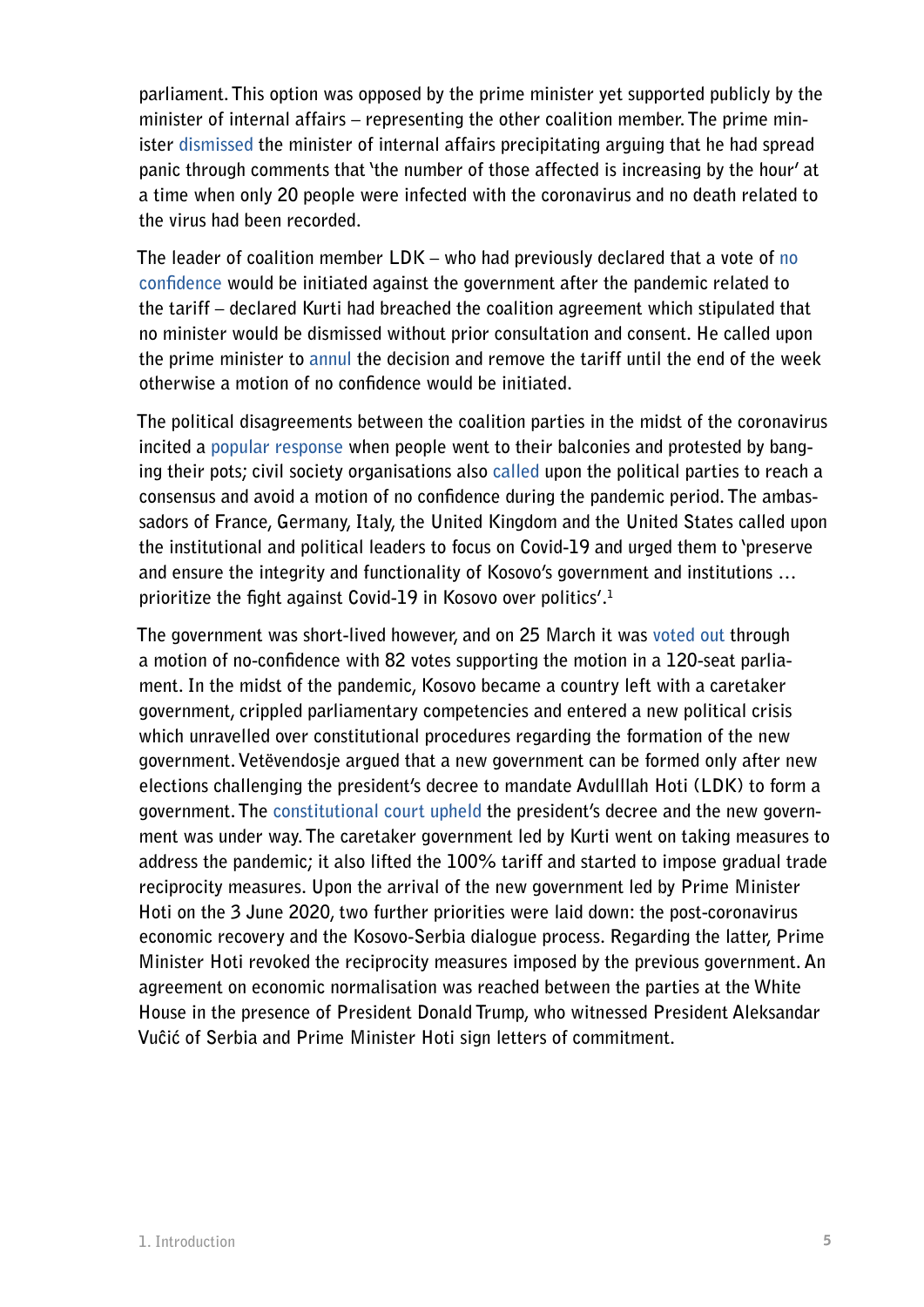## **Overview**

**Covid-19 in the Kosovo**

**GDP per Capita** (in US Dollars)

**4,417 \$**

**World Bank, 2019 [https://data.worldbank.org/indicator/NY.GDP.PCAP.](https://data.worldbank.org/indicator/NY.GDP.PCAP.CD?locations=MA-UA-XK-BR-NG-PH ) [CD?locations=MA-UA-XK-BR-NG-PH](https://data.worldbank.org/indicator/NY.GDP.PCAP.CD?locations=MA-UA-XK-BR-NG-PH )** 



**World Bank, 2019 [https://data.worldbank.org/indicator/SP.POP.](https://data.worldbank.org/indicator/SP.POP.TOTL?locations=BR-XK-UA-MA-NG-PH) [TOTL?locations=BR-XK-UA-MA-NG-PH](https://data.worldbank.org/indicator/SP.POP.TOTL?locations=BR-XK-UA-MA-NG-PH)**



# **Covid-19 Cases 39014**

**WHO, November 30th, 2020 <https://covid19.who.int/region/afro/country/ng>**



**WHO, November 30th, 2020 <https://covid19.who.int/region/afro/country/ng>** **Covid-19 Deaths**  per 100 000



**John Hopkins University, November 30th, 2020 [https://coronavirus.jhu.edu/data/mortality](https://coronavirus.jhu.edu/data/mortality )** 



**John Hopkins University, November 30th, 2020 [https://coronavirus.jhu.edu/data/mortality](https://coronavirus.jhu.edu/data/mortality )** 



**[https://www.who.int/docs/default-source/wpro---documents/countries/philippines/](https://www.who.int/docs/default-source/wpro---documents/countries/philippines/emergencies/covid-19/) [emergencies/covid-19/who-phl-sitrep-43-covid-19-7jul2020.pdf?sfvrsn=5ed3307c\\_2](https://www.who.int/docs/default-source/wpro---documents/countries/philippines/emergencies/covid-19/)**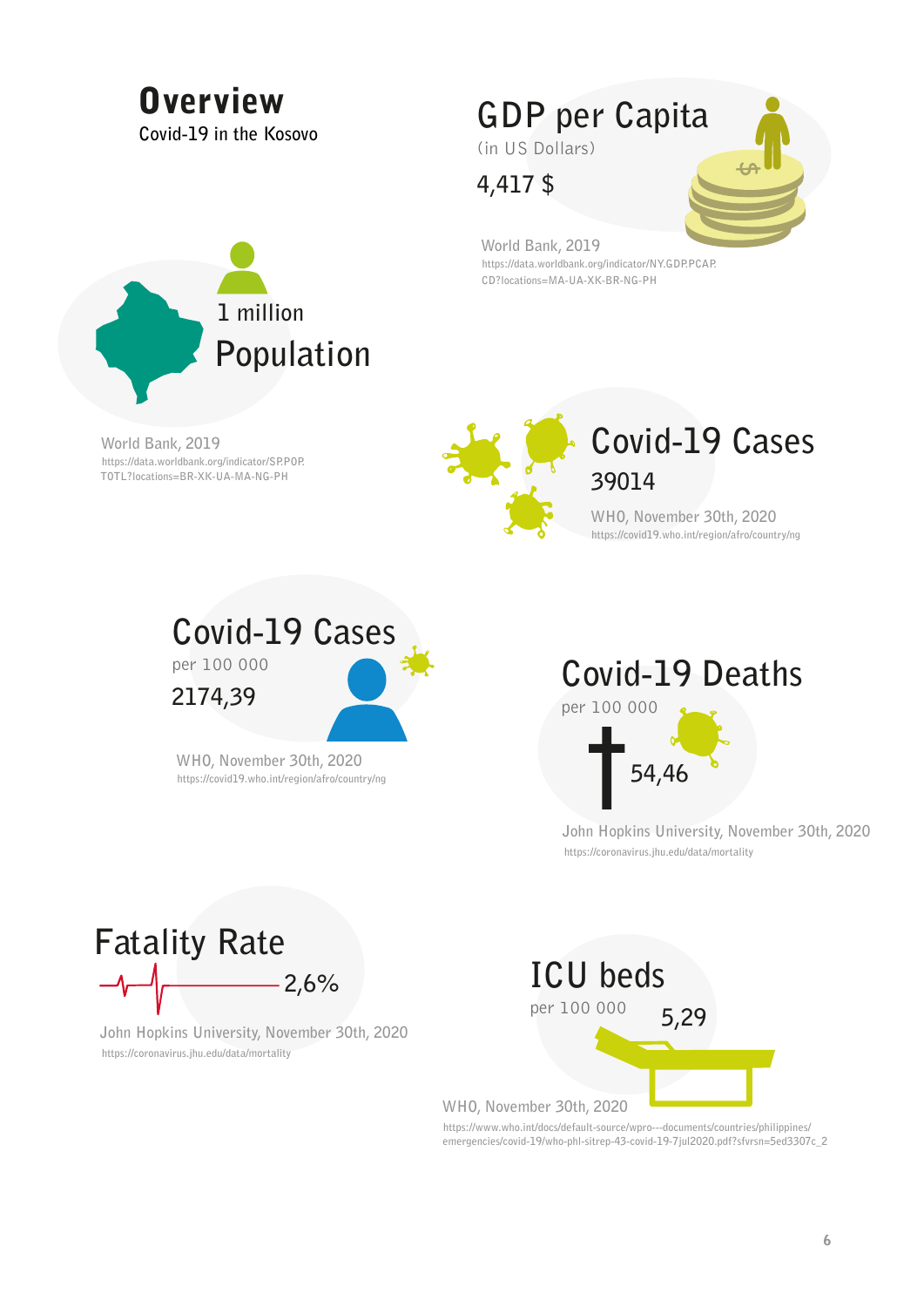# 2. Handling of Covid-19: Two Governments

**Once Covid-19 was declared a global pandemic, the newly established government undertook immediate action. On 12 March 2020, the government established the Special Commission for the Prevention of infection from Covid-19, while the [first two](https://www.reuters.com/article/us-health-coronavirus-kosovo/kosovo-confirms-first-coronavirus-cases-an-italian-and-a-kosovar-idUSKBN21039A)  [cases](https://www.reuters.com/article/us-health-coronavirus-kosovo/kosovo-confirms-first-coronavirus-cases-an-italian-and-a-kosovar-idUSKBN21039A) were registered a day after. A state of public health emergency was declared on 15 March and various restrictive measures were undertaken to prevent the spread of Covid-19. The containment [measures](https://www.amchamksv.org/wp-content/uploads/2020/07/Recap-The-Economic-Impact-of-COVID19-in-Kosovo.pdf) were multiple, including restrictions of movement and services, suspension of education processes and the shutdown of non-essential businesses, including a lockdown period from 12 March until 31 May 2020 (except for a number of hours during the day or with a movement permit). During this period, certain municipalities were placed under quarantine to contain the spread of the virus.** 

**The lockdown also included the closing of land borders, except to nationals of Kosovo, the restriction of transport within Kosovo, the prevention of the international flights and [restriction](http://www.civikos.net/repository/docs/Raporti_Dy_Qeveri_-_Nje_Pandemi_536198.pdf?fbclid=IwAR0ZtHh6YxcLII8l3wqiSB2c-gjf4pbTmIE937h1lyoPjQlaX5pl-ojGk44) of all sports, cultural and recreational activities, including religious ceremonies. These measures were aimed at maintaining a low level of daily infection amidst a number of already existing challenges in the health sector that were further aggravated by Covid-19 pandemic requirements. Recommendations were given to citizens on how to take care of themselves and help prevent the further spread of the virus.** 

**These restrictions were taken on the basis of the prevention of infectious diseases and health law, which were challenged by in the constitutional court by the president on the basis of the right to freedom of movement. The court [ruled](https://www.gjk-ks.org/wp-content/uploads/2020/04/ko_54_20_agj_ang.pdf) that the decision of the government violated the constitution of Kosovo, adding that fundamental rights and freedoms may only be limited by law and the existing laws did not offer the needed authorization to the government to impose such restrictions. The authority of the Ministry of Health to undertake decisions to address the spread of the coronavirus was recognized by stressing that it lacked the authority to limit the movement of the people at the state level – thus a [new law](http://ohrh.law.ox.ac.uk/kosovos-constitutional-court-finds-covid-19-measures-unconstitutional/) was needed to be adopted by parliament. Upon this decision, on 12 April, the government of Kosovo undertook new measures by taking separate decisions for each municipality in order to prevent the spread of the virus. This decision was challenged by the opposition parties again at the constitutional court.**

**The restrictive measures were able to control the spread of the coronavirus and keep the number of the infected people low. Citizens travelling from abroad were obliged to be quarantined for two weeks at the university campus – a location set by the government. On 30 May, the caretaker government annulled its previous decision closing the quarantine centre, and demanded that every citizen who entered the country self-isolate for a two-week period under the supervision of medical teams and other relevant units.**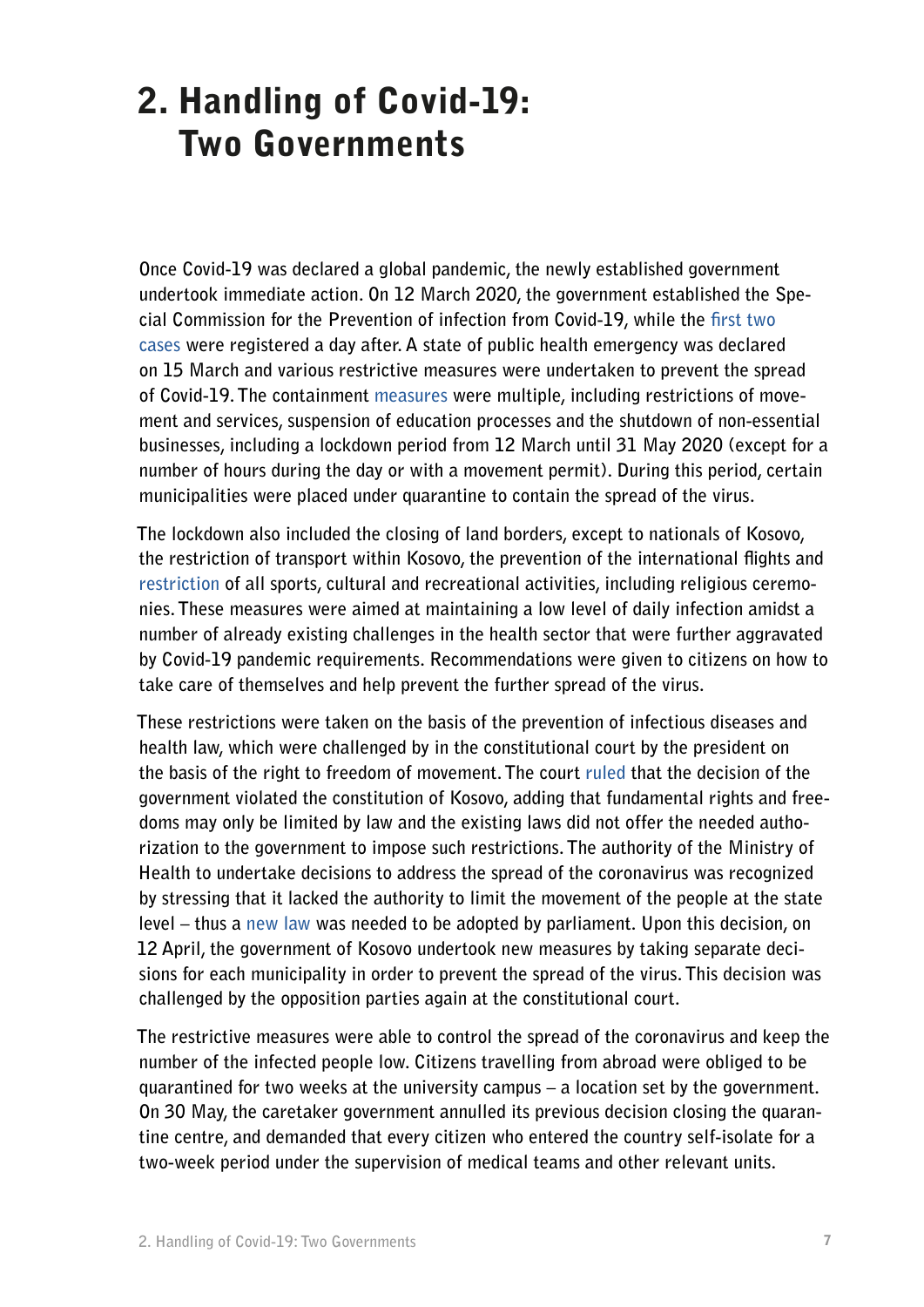**The relaxing of measures started in a phased process from 4 May when a few businesses were allowed to open, i.e. the construction sector, real estate, vehicle trade and small shops. The [second phase](https://www.imf.org/en/Topics/imf-and-covid19/Policy-Responses-to-COVID-19#K) started on 18 May when more businesses were allowed to open, including urban transport; while on 1 June the third phase started when almost all businesses were allowed to re-open. The new coalition government led by Avdullah Hoti (LDK) came to power on 3 June. Once the restriction measures started to lift, the situation on the ground started to change. Curfew measures were lifted and re-introduced again by the government while a rapid increase of the number of people infected by Covid-19 was recorded alongside a rise in the number of related deaths. The limited availability of mass testing and contact tracing became a challenge for the government and the relevant institutions, hindering efforts to curtail the spread of the virus. Kosovo became a [high-risk destination](https://wwwnc.cdc.gov/travel/notices/covid-4/coronavirus-kosovo) due to a growing number of new infections. This led to criticism over the handling of the situation by the Hoti government from the opposition parties, who noted the hardships of the already overloaded healthcare system.**

**The government continues to monitor the spread of the virus, anticipating a second wave. Wearing masks indoors and in public placesas become mandatory during the major part of the pandemic outspread. Moreover, restrictions on public gatherings in large numbers, and the requirement to maintain a certain distance have been imposed. Measures also included reducing public administration staff. Furthermore, elections in two municipalities were postponed due to the Covid-19 crisis and are set to be held by the end of November.**

### 2.1. Parliament

**Throughout this period, the role of parliament was curtailed. Once the parliament voted out the government led by Kurti, an unprecedented political situation unravelled. Kosovo is a young democracy and a newly established state thus still testing its constitution and building its democratic practices. In the past, when a motion of no confidence was voted on in parliament, political parties have expressed their readiness to have new elections, but this time around this was not the case. As a new situation, different positions were held by different political representatives over the possibilities available per the constitution. Nevertheless, until the constitutional court sorted out the situation, the role of parliament remained limited. While the caretaker government would take decisions regarding the handling of Covid-19 pandemic, parliament would not take any steps to exercise oversight over the government it had voted out.** 

**The rules of procedures of parliament did not have any provisions for extraordinary situations like the one brought about by Covid-19, when holding online meetings became necessary. Even later, once parliament resumed its usual work, due to the lack of**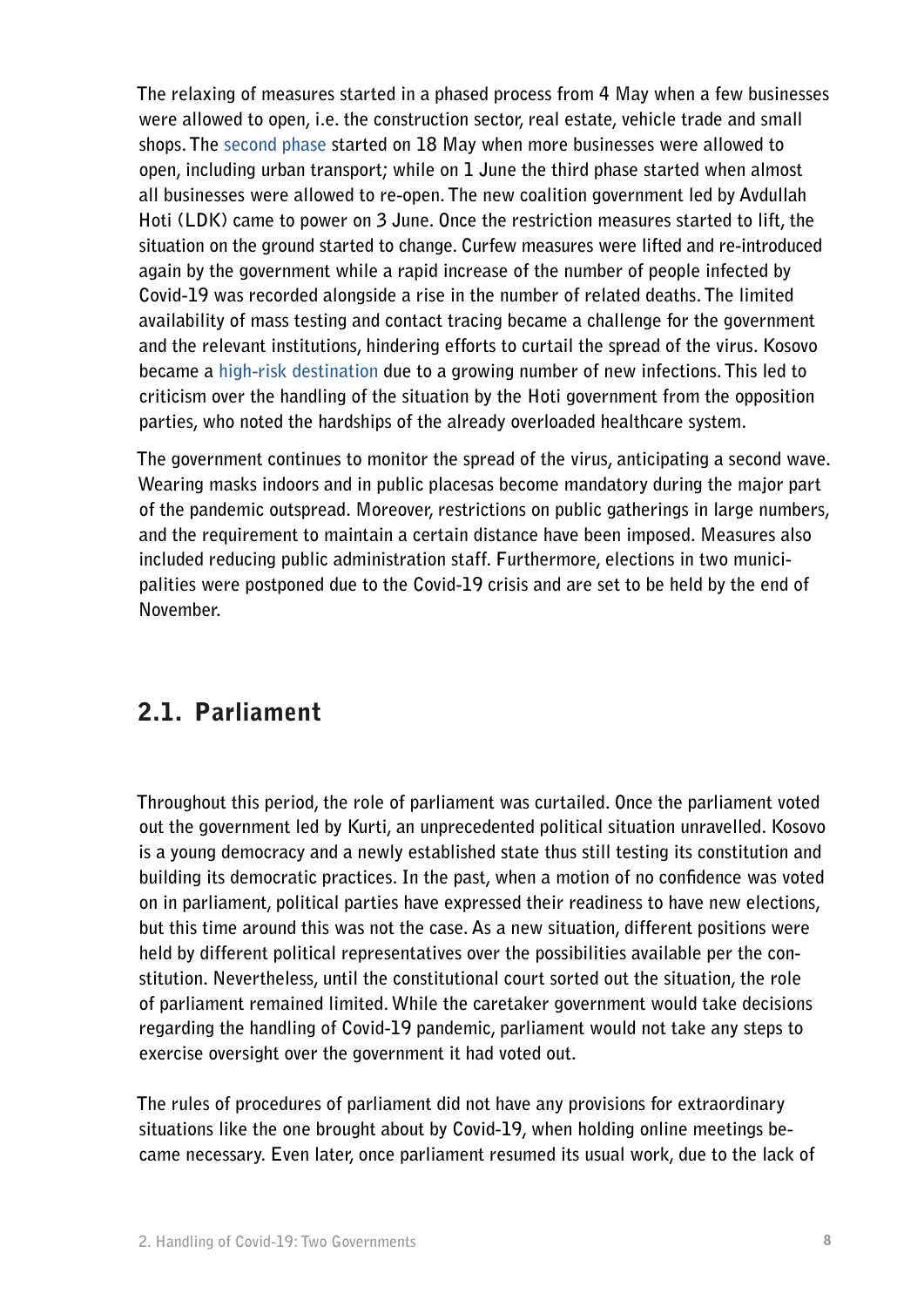**political consensus the necessary changes were not made in the rules of procedure and electronic meetings are still [not covered.](http://kdi-kosova.org/en/activities/kdi-the-work-of-the-assembly-pledge-of-the-fragile-parliamentary-majority/) The political polarisation reflected in the work of parliament even after the formation of the new government led by Hoti, who has an unstable majority. This was reflected in the inability of the government to adopt the budget review for two months, which hindered the execution of the emergency package as well as preventing the passing of international agreements, which included agreements for economic support.** 

**Despite the fact that the constitutional court had ruled that a new law was needed to regulate provisions regarding the handling of Covid-19, the lack of political consensus and political fragmentation caused a delay in the adoption of this law. The law on the prevention and response to the Covid-19 pandemic was proposed by six members of parliament together with the head of the parliament, Vjosa Osmani, and was finally voted on 14 August 2020.** 

**During the pandemic, neighbouring countries established [green lanes](https://ec.europa.eu/neighbourhood-enlargement/sites/near/files/kosovo_report_2020.pdf) to facilitate the transport and trade of essential goods within the region: regional organisations such as the Regional Cooperation Council, the Transport Community and the CEFTA, were instrumental in responding to the Covid-19 crisis.** 

### 2.2. Health Sector

**The government has adopted [a quasi-ad hoc](https://europeanwesternbalkans.com/2020/04/28/kosovo-was-not-adequately-prepared-for-the-pandemic/) approach to addressing the Covid-19 pandemic, basing their actions on the information provided by the Kosovo National Institute for Public Health and the Ministry of Health as well as other supporting institutions. In the wake of SARS in 2013, a strategy was adopted, there were no new strategies adopted afterwards since that period.. Once the Covid-19 pandemic started, the healthcare system already faced a lack of the needed human and technical capabilities. This had become evident in a [2012–14 review](https://europeanwesternbalkans.com/2020/04/28/kosovo-was-not-adequately-prepared-for-the-pandemic/), which had identified issues within the healthcare system encompassing the management level, human capacities and technical capabilities.**

**The National Institute of Public Health announced that there were only three microbiologists capable of conducting Covid-19 testing and that around 142 respirators were available in both the public and private sector, while new ones were announced to arrive as donations from international organisations. This information was spread to inform citizens of the situation and to get them to help the government prevent the spread of the virus. The government allocated 10 million euros after the outbreak of the pandemic for the Ministry of Health, while guidelines were prepared by the Ministry that indicated rules which had to be respected by citizens in order to prevent the spread of the virus.**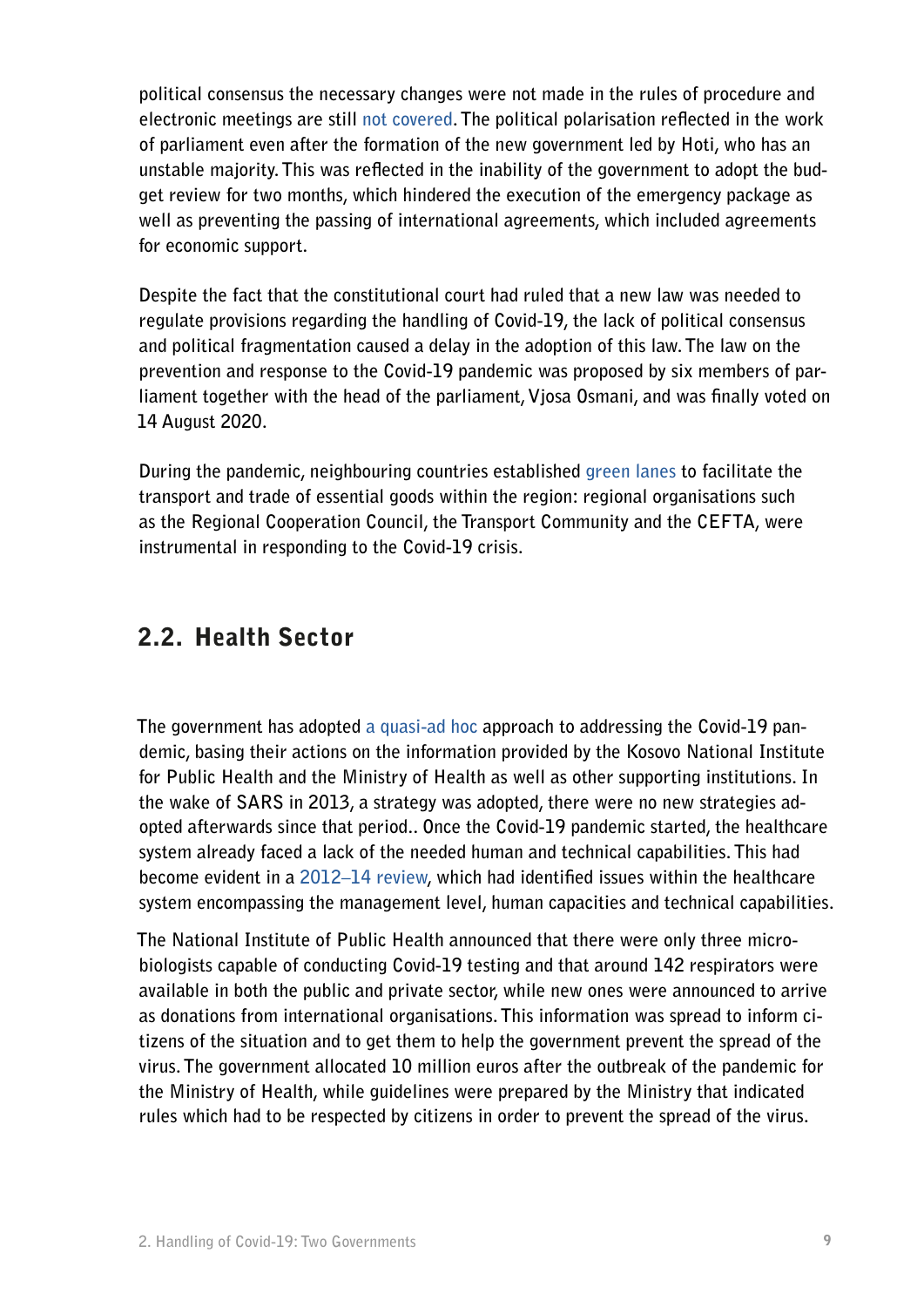**As in other countries, doctors and health workers in Kosovo contracted the coronavirus. In July, it was stated that around 500 health workers had been infected while a number of them had also [died.](https://prishtinainsight.com/covid-19-puts-strain-on-kosovo-health-system/) This led to a fear that the health sector could collapse in the wake of large numbers of Covid-19 -affected patients to be cared for by an already limited medical staff. The minister of health took the decision to hire new medical staff to work in Kosovo's hospitals while volunteer staff were also involved.**

**An important element which came to the forefront during the pandemic was the [dual](https://www.new-perspektiva.com/sq/shendetesia-paralele-ne-veri-te-kosoves/)  [system](https://www.new-perspektiva.com/sq/shendetesia-paralele-ne-veri-te-kosoves/) under which the health sector functions in Kosovo. Even after the independence, in parallel two systems co-exist in the country namely, the Kosovo system and the system of Serbia. Nevertheless, the decisions undertaken by the government would be respected [both systems.](https://idmalbania.org/tales-of-region-kosovo/)** 

### 2.3. Education

**Part of the restriction measures included closing schools and universities, and remote schooling started for all levels. It has been argued that the latter decision could lead to a [persisting gap](http://www.legalpoliticalstudies.org/wp-content/uploads/2020/10/PolicyAnalysis_MLT_.pdf) in education. UNDP conducted a [survey](https://www.ks.undp.org/content/kosovo/en/home/presscenter/pressreleases/2020/06/10/un-kosovo-team-report-reveals-the-covid-19-impact.html) where the data showed that the majority of the respondents (96%) were able to attend distance learning classes regularly, but it has also been shown that the Roma, Ashkali and Egyptian (RAE) communities were not able to attend online classes in bigger numbers i.e. in the municipality of Ferizaj a [study](C:\Users\Hp\Downloads\<http:\admovere.org\wp-content\uploads\2020\07\ENG-_-Sfidat-ekomunitetit-rom-ashkali-dhe-egjiptian-ne-kosove-gjate-pandemise-COVID-19-ENG-02-1.pdf) showed that 52% of the 828 Roma, Ashkali and Egyptian students were not able to attend the classes.** 

**The online programmes were prepared and delivered by two ministries due to the still-existing dual school system in Kosovo, one which functions under the curriculum of the Kosovo government and the other under the Serbian government. Nevertheless, the government of Kosovo closed all the schools in all municipalities regardless of the [system](https://idmalbania.org/tales-of-region-kosovo/) they function under.**

**For the new academic year beginning in September 2020, the Ministry of Education developed a three-stage plan which entailed the combination of in-person and distance learning. The plan was approved by the government on 26 August, where it was emphasized that the epidemiological situation was a significant factor. Moreover, a fund of [10](https://www.aa.com.tr/sq/ballkani/qeveria-e-kosov%C3%ABs-miraton-planin-p%C3%ABr-fillimin-e-vitit-t%C3%AB-ri-shkollor/1954204)  [million euros](https://www.aa.com.tr/sq/ballkani/qeveria-e-kosov%C3%ABs-miraton-planin-p%C3%ABr-fillimin-e-vitit-t%C3%AB-ri-shkollor/1954204) was allocated for education as part of the Package for Economic Recovery. Prime Minister Hoti has stated that there will be another 10 more million euros allocated to municipalities for handling Covid-19, some of which is earmarked for the education sector. On 14 September, schools were reopened. The situation is subject to change, depending on the spread of the virus in the country.**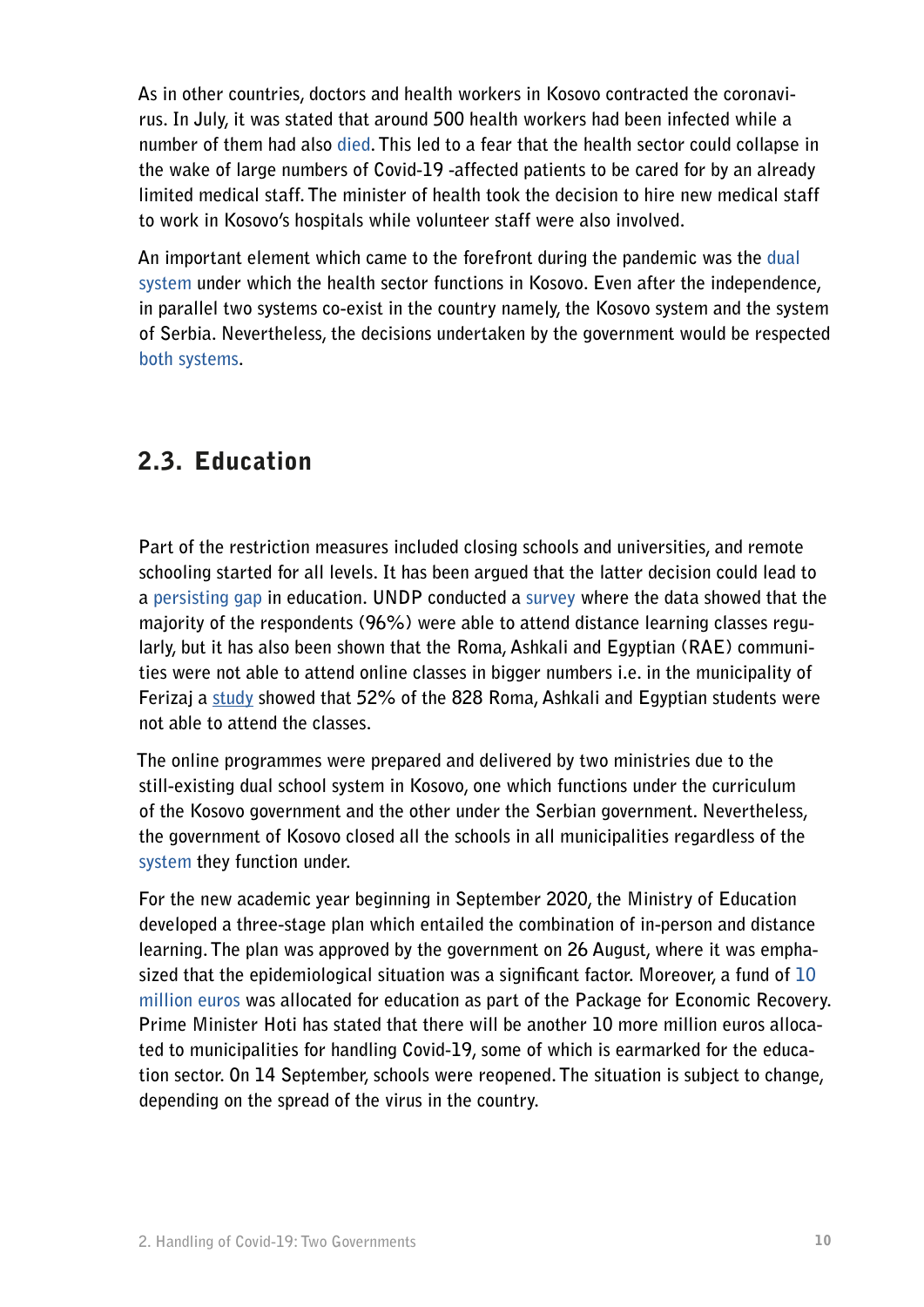### 2.4. The Impact on the Economy

**The immediate effects of the lockdown had a positive impact in curtailing the spread of the virus, yet its impact in the already fragile market of Kosovo was negative, directly [affecting the private](https://www.amchamksv.org/wp-content/uploads/2020/07/Recap-The-Economic-Impact-of-COVID19-in-Kosovo.pdf) sector's ability to operate.**

 **The government of Kosovo made a budgetary re-allocation in response to the potential threats posed by Covid-19. The government passed the [Emergency Fiscal Package](http://kdi-kosova.org/wp-content/uploads/2020/08/50-Analiz%C3%AB-e-Shkurt%C3%ABr-e-Pakos-Fiskale-Emergjente-ALB-02.pdf) on 30 March 2020 in the amount of 180 million euros, or 2.5% of the 2019 GDP. The package was intended to support affected business, including informal employment, and offer social protection for the most vulnerable households. The package was meant to help alleviate an economic downturn, rather than maintaining or inciting economic growth. The measures were thought to be an appropriate immediate response, but the private sector called for firmer support.**

**The cost of Covid-19 has been felt by the business sector. According to official data from the Kosovo Business Registration Agency (KBRA), between March and September 2020, 507 businesses were closed. The president of the Alliance of Kosovar Business (AKB) has stated that the number of [closed businesses](https://prishtinainsight.com/a-year-of-big-losses-mag/) is much higher, since not all businesses are registered. It has been estimated that up to 1,000 businesses have closed in Kosovo in 2020.** 

**Once businesses were closed due to the national lockdown, the unemployment rate started to soar. Many people lost their jobs, while a great number of them registered as unemployed. Nearly half of the jobseekers registered April 2020 alone were women. A [nationwide survey](https://www2.unwomen.org/-/media/field office eca/attachments/publications/2020/07/factsheet-kosovo-fin-min.pdf?la=en&vs=1209) was conducted to assess the social and economic impact of Covid-19, which indicated that 62% of the population faced a decrease in paid work hours, but also that they were still employed during the outbreak period.**

**The government started to reopen the economy, but things could not completely return to normal due to the remaining imposed restrictions. On 18 June, the government [adopt](https://kryeministri-ks.net/en/the-government-adopts-the-draft-law-on-the-revision-of-the-2020-budget/)[ed](https://kryeministri-ks.net/en/the-government-adopts-the-draft-law-on-the-revision-of-the-2020-budget/) the draft Law on the Revision of the Budget, where it also predicted a 3% shrinkage of the GDP. Nevertheless, it took two months for the budget review to pass in parliament due to a lack of needed votes, hampering the implementation of the government's fiscal package. While in August it approved a [365-million-euro package](https://kryeministri-ks.net/en/the-government-approves-the-plan-for-the-implementation-of-the-economic-recovery/) for economic recovery, which was aimed at offering financial assistance to businesses, creating jobs and stimulating aggregate demand. Despite the fact that even August was considered a delayed measure, the package made its way to parliament [five times](https://prishtinainsight.com/the-kosovo-assembly-isnt-working/?fbclid=IwAR2QOWHDsgQnhlWPa8jqUNwSjeNgscZnuLfm1pzYqF4Gqv8d38HlMvuj6QI) but was not passed. The draft law finally [passed](https://exit.al/en/2020/10/12/kosovo-passes-the-draft-law-on-economy-recovery-on-its-seventh-attempt/) after its seventh review. Parliament also ratified the EU Macro-Financial Assistance load agreement worth 100 million euros on 14 August. The latter was intended to limit the economic fallout of the pandemic.**

**In April, the World Bank predicted that the economy of Kosovo would be contracted by 4.5% in 2020 as tourism, remittances, exports of good and FSI were predicted to**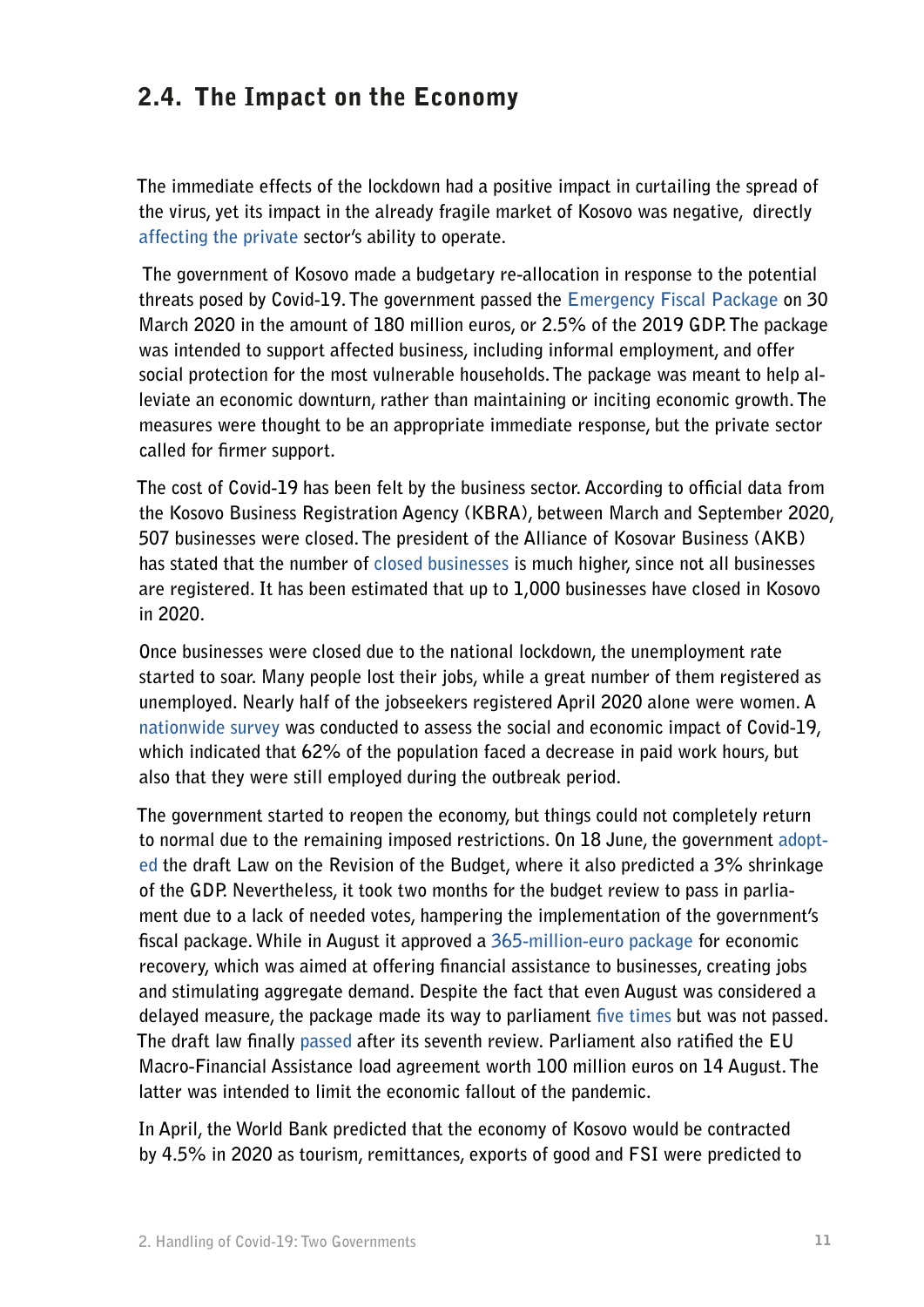**decrease due to travel restrictions and the effects of the pandemic. The IMF [predicts](http://www.imf.org/en/Publications/WEO/Issues/2020/04/14/weo-april-2020) a 7.5 % rebound in 2021. It is important to mention that the projections for 2020 were promising, with the World Bank Group [forecasting](http://www.documents.worldbank.org/curated/en/457181588085856454/pdf/The-Economic-and-Social-Impact-ofCOVID-19-The-Country-Notes.pdf) 4% Gross Domestic Product (GDP) growth in 2020.** 

**The [first half of](https://www.institutigap.org/documents/56237_ImpactofCovvidonKosovosEconomy.pdf) the year registered a change in the internal spending, where domestic consumption was oriented towards basic food products and public services, while businesses paid special focus to the digitalisation of services in order to continue work during the pandemic.**

**The [Kosovar diaspora](https://balkaninsight.com/2020/05/22/kosovo-economy-faces-fresh-hit-if-diaspora-stays-away/) played an important role; they supported the domestic consumption remitting 526 million euros between2 January and July 2020. This is an [increase](https://www.oecd.org/south-east-europe/COVID-19-crisis-in-Kosovo.pdf) of 47 million euros from the same period a year ago.**

**Concerns over the potential misuse of funding and/or corruption were raised by civil society organisations, who emphasised the limited role of parliament in overseeing the decisions taken by the government. The Kosova Democratic Institute [called](http://kdi-kosova.org/wp-content/uploads/2020/08/50-Analiz%C3%AB-e-Shkurt%C3%ABr-e-Pakos-Fiskale-Emergjente-ALB-02.pdf) for transparency and accountability during the design and implementation phase of the Covid-19 measures in order to avoid certain measures favouring specific sectors.**

### 2.5. Judicial System

**The effects of Covid-19 affected the work of the [courts and the prosecution offices](https://crd.org/2020/05/26/impact-of-covid-19-measures-on-human-rights-and-criminal-justice-in-western-balkans-and-turkey/) which functioned with reduced capacities since mid-March 2020, dealing only with urgent cases on issues related to juveniles, domestic violence, validation of detention etc. Concerns over the effects on trials was raised by the [country report](https://ec.europa.eu/neighbourhood-enlargement/sites/near/files/kosovo_report_2020.pdf,) because the Criminal Procedure Code specifies that if no hearings are held for three months, then the related cases have to restart of the process. Emergency plans were developed by the Kosovo Judicial Council and the Kosovo Prosecutorial Council to prevent the backlog of cases and cases reaching their statutory limitations (including measures to return to work and come to virtual court hearings in individual cases). The Kosovo Judicial Council, Kosovo Prosecutorial Council, Bar Association and Justice Academy held regular online meetings and trainings.**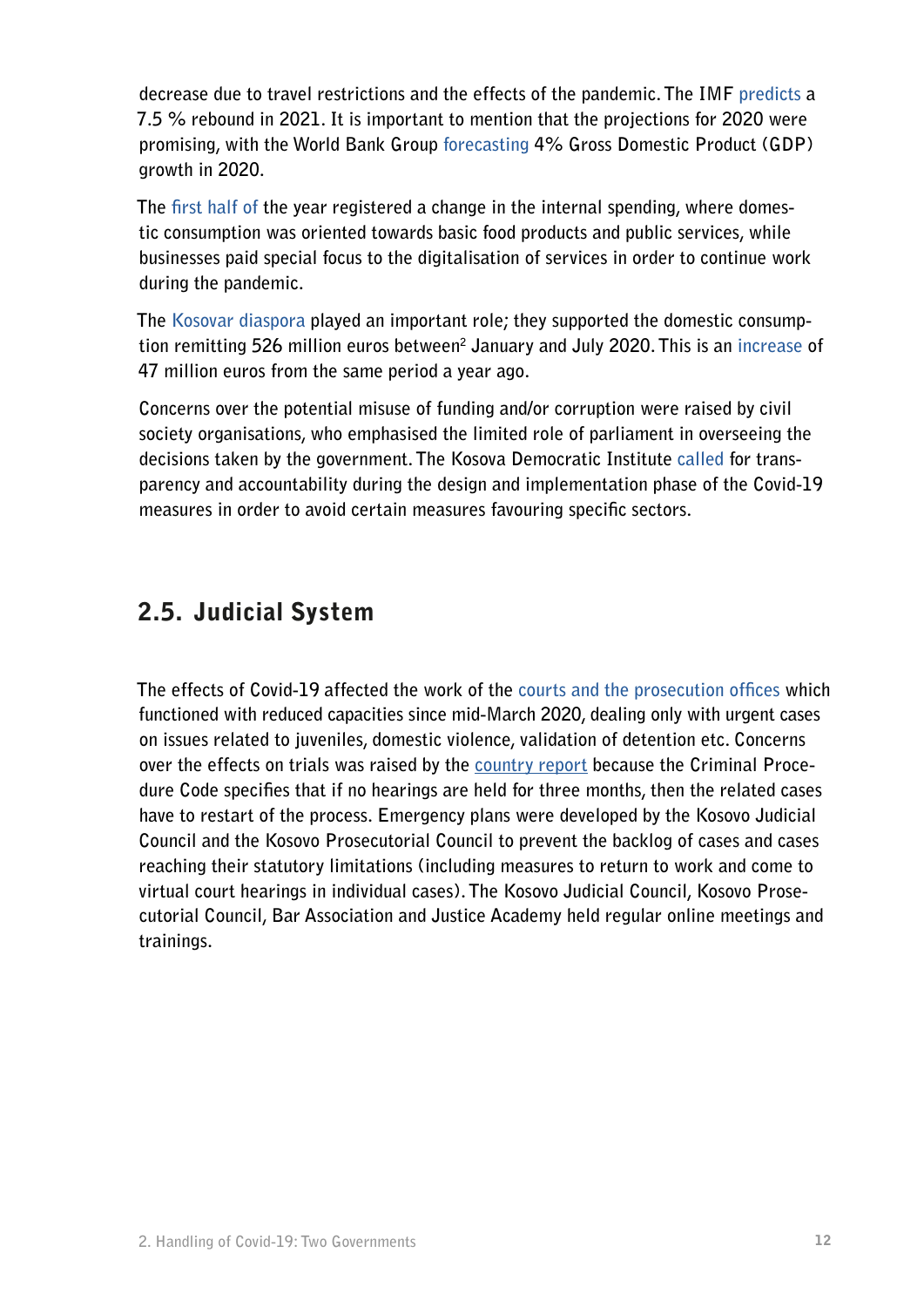# 3. Gender and Covid-19

**The existing gender gap in Kosovo was further aggravated due to the spread of the Covid-19 virus. Prior to the pandemic, data indicated that there is no gender gap in education, in fact women register a higher level of education at the graduate level compared to men.3 Yet the stark difference remains at the [employment rate of women,](https://www.institutigap.org/documents/23239_Employment of women 2019.pdf) which is 13.7%, compared to 45.9% amongst men, while the unemployment rate for 2019 was for men 22.8% and women 32.7%.** 

**The [figures](https://www.institutigap.org/documents/50161_covid_labormarket_F.pdf) showed that women represent half of jobseekers, while the pandemic was expected to affect them disproportionally due to the employment barriers and their existing economic inactivity. Moreover, a larger number of women are employed in the [informal economy](https://ec.europa.eu/neighbourhood-enlargement/sites/near/files/kosovo_report_2020.pdf) and it was noted that they could potentially have no access to the mitigating measures taken by the government. According to a survey conducted by UN Women Kosovo with UNDP and UNFPA Kosovo, it was concluded that the coronavirus would have major consequences in the spending power of women. The [survey](https://www2.unwomen.org/-/media/field office eca/attachments/publications/2020/07/factsheet-kosovo-fin-min.pdf?la=en&vs=1209) indicated that self-employed women and men were most affected by the lockdown measures, with 72% of self-employed women and 69% of men being affected.**

**According to the [Millennium Challenge Corporation](http://www.millenniumkosovo.org/wp-content/uploads/2018/11/MCC-Kosovo-Labor-Force-and-Time-Use-Study-Final-Research-Report-1.pdf), women in Kosovo spend around seven hours per day on unpaid domestic work (food preparation, childcare, home repairs) compared to men, who spend one hour and 10 minutes per day on similar work. Furthermore, as schools and daycare are closed, the share of unpaid care and domestic work increased for both genders, thought affecting women more: 67% of women compared to 58% of men reported increased time spent on unpaid care work, and 71% of women compared to 59% of men reported increased time spent on unpaid domestic work. Moreover, women experienced more challenges in seeking health services, namely 58% (compared to 53% of men).4 Integration of gender perspective was requested by Kosovo Women's Network in order to avoid the further deepening of gender and social inequalities.**

 **While the world closed down and decisions aimed at saving the lives of citizens were made, home became a place of greater peril for many women. Cases of domestic violence increased, and up to [550 women](https://www.unwomen.org/en/news/stories/2020/6/feature-survivors-receive-support-from-shelters-in-kosovo) were reported to have been admitted to shelters due to domestic violence during the pandemic. The isolation caused by the lockdown left women trapped in their homes with their abusers, while 'access to assistance [was] hindered due to limited functioning of institutions'.5 The government undertook measures to [protect](https://ec.europa.eu/neighbourhood-enlargement/sites/near/files/kosovo_report_2020.pdf) the female victims of domestic violence, such as an institutional campaign, exempted restriction of movement and ensured shelter for new cases of domestic violence. In [2019](https://d4d-ks.org/wp-content/uploads/2020/03/2020-03-25-D4D_Analize-e-politikave_8_ENG.pdf), 1,915 cases of domestic violence were reported, out of which 1,557 were against women and girls; the challenge remains the lack or scarce availability of specialized support services and shelters for female survivors of domestic violence.**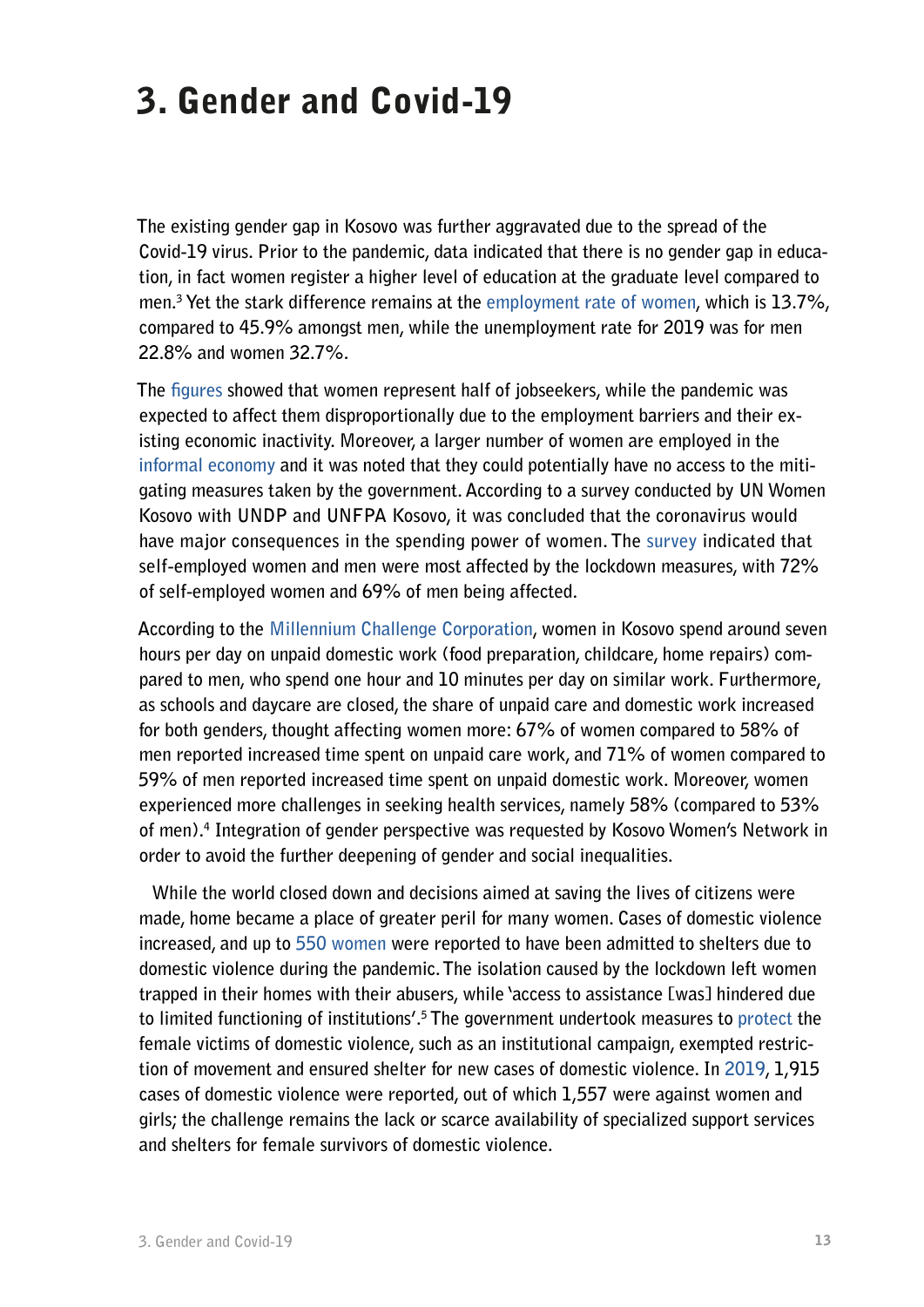# 4. The International Players in the Fight Against Covid-19 in Kosovo

**In this time of crisis, the show of solidarity and aid between countries became a necessity. EU member states which were hit the hardest, like Italy, served as an example of the severity of the pandemic and the general mobilisation required to save lives and prevent the further spreading of the coronavirus. While there were critics of the reaction of member states' readiness to assist other countries, decisions were put in place that were oriented towards the assisting Western Balkan countries.**

**The review of the Kosovo Economic Reform Programme during 2020 was focused on the effective and well-coordinated structural reforms aimed at mitigating the impact of the pandemic and to 'accelerate the post-crisis economic recovery'.6 In [April 2020](https://ec.europa.eu/neighbourhood-enlargement/sites/near/files/coronavirus_support_wb.pdf), the EU declared that it was mobilising a package of 410 million euros in reallocated bilateral financial assistance to support the Western Balkans during the coronavirus emergency. In Kosovo, it allocated five million euros for immediate support for the health sector (to procure laboratory and protection equipment, including 30 respirators, five fully equipped ambulances and 400 hospital beds) and 78.4 million euros of support for social and economic recovery. Moreover, the EU launched a social media campaign aimed at offering informative tips on how citizens can protect themselves during the coronavirus pandemic. For Kosovo, the EU is Kosovo's biggest trading partner with a volume of 1.4 billion euros in 2019 and the largest provider of financial assistance to Kosovo.**

**In April, the International Monetary Fund (IMF) [approved](https://www.imf.org/en/News/Articles/2020/04/10/pr20149-kosovo-imf-executive-board-approves-us-million-emergency-support-address-covid-19-pandemic) 56.5 million US dollars in financial assistance for Kosovo's urgent balance of payments under the Rapid Financial Instrument.**

**Through USAID, the United States contributed [1.1 million US dollars](https://www.usaid.gov/kosovo/news-information/press-releases/usaid-contributes-11-million-kosovo-support-response-covid-19) to support Kosovo in stopping further transmission of the virus and to help mitigate its impact; USAID provided [50 ventilators](https://reliefweb.int/report/serbia/united-states-provides-50-ventilators-kosovo) to Kosovo as well.** 

**In October 2020, the British Embassy in Kosovo announced that it had joined forced with the UN and launched a project aimed 'at a series of integrated and inclusive health and education interventions' as a recovery response to the first wave of Covid-19 and to help alleviate potential vulnerabilities connected to future waves. The [project](https://www.unicef.org/kosovoprogramme/press-releases/british-embassy-and-united-nations-jointly-support-kosovo-strengthening-health-and) was developed in consultation with the Ministry of Health and the Ministry of Education and called 'Return to (New) Normal in Kosovo', and is aimed at strengthening resilience through a safe and inclusive return to normality in health and education, and will be implemented until March 2021.**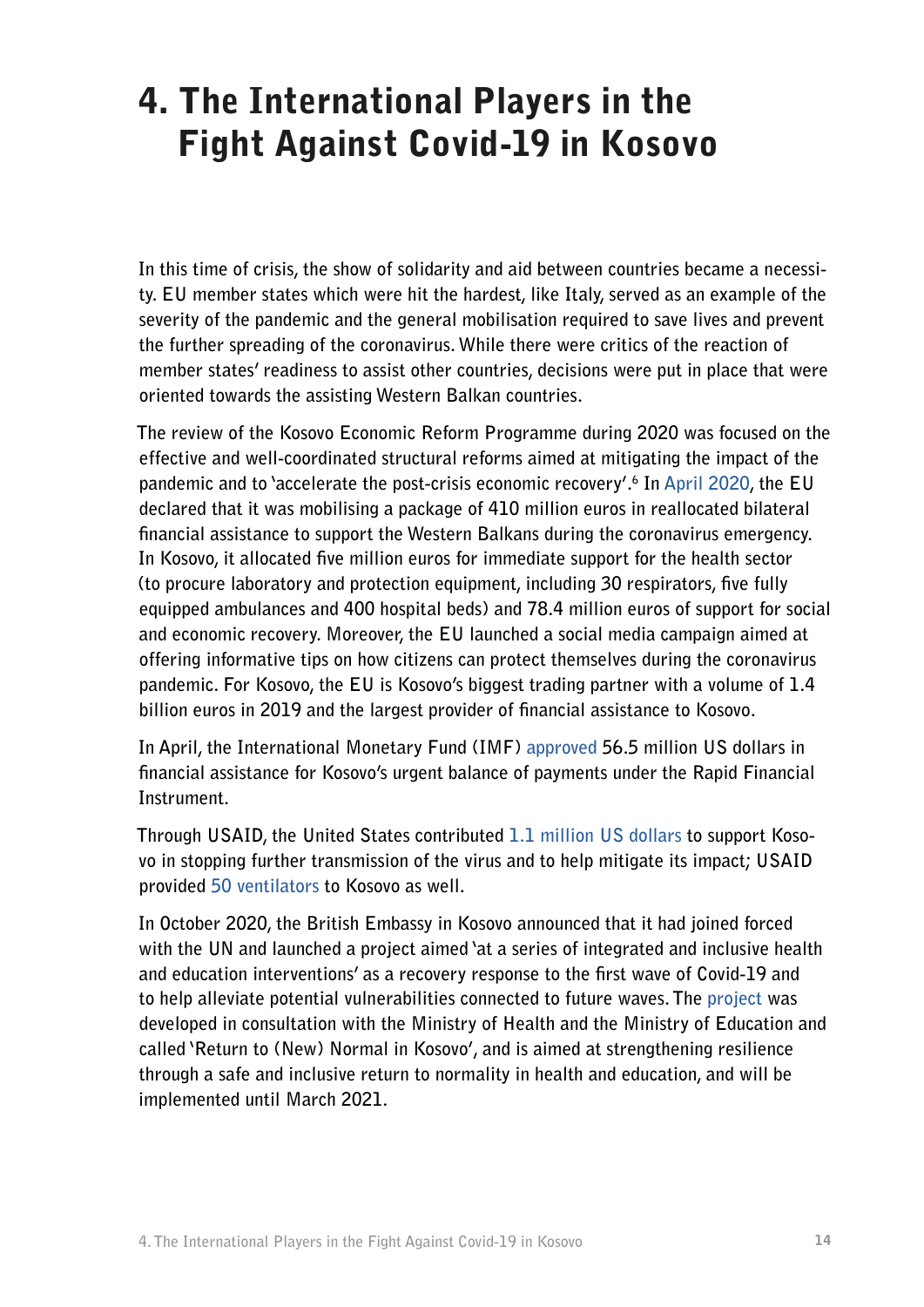**Aid was provided by several countries and international organisations. On 29 May, Austria donated 250 thousand euros for improving Kosovo's capacity in combating the pandemic. Germany donated six thousand coronavirus tests; Italy provided protective equipment; while Japan donated 718 thousand US dollars for expanding the capacities and improving the capabilities for handling the virus. In June, the [Qatar Charity](https://reliefweb.int/report/serbia/kosovo-s-ministry-health-receives-medical-aid-qatar-charity) (QC) provided medical aid in the amount of 300 thousand US dollars to the Ministry of Health of Kosovo containing 6,500 coronavirus test kits and six ventilators. Switzerland [donated](https://en.wikipedia.org/wiki/COVID-19_pandemic_in_Kosovo) 500 thousand Swiss francs; Norway donated 450 thousand euros. Turkey donated protective masks, protective suits and one thousand test kits; UNDP donated three thousand testing kits; and UNICEF donated 1.5 tons of medical aid.**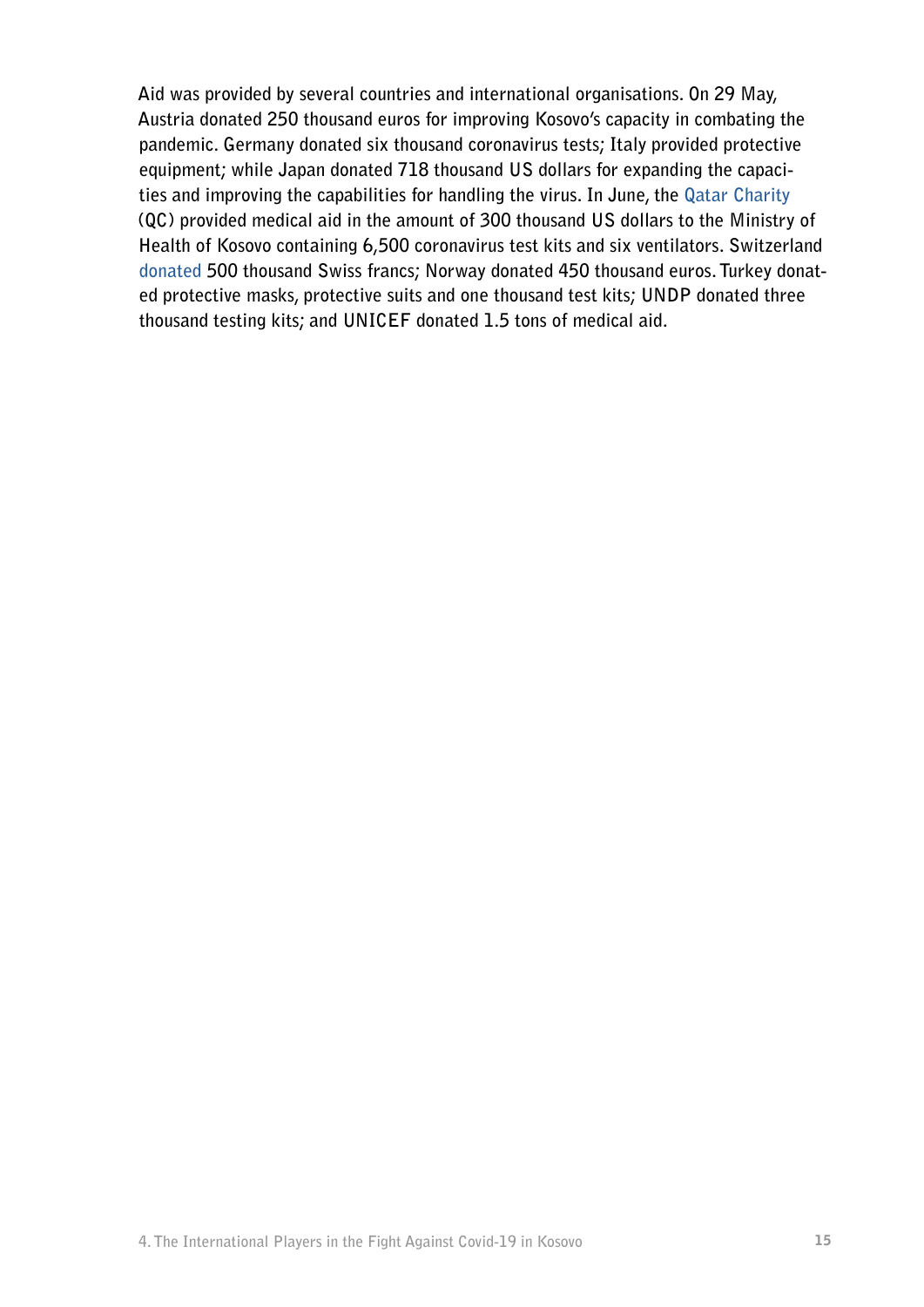# 5. Conclusion

**As predicted, a second wave of Covid-19 has begun to affect the globe. The number of people infected with the virus is increasing by the day. Kosovo is not immune to the re-emerging struggle of preventing the spread of the virus, though its medical capabilities face hardships in responding to the ever-demanding needs. Hoping to curtail the spread of the virus, the government has already started to renew some of the old measures following regional and European trends. Yet admissions to hospital are rising and fear of the impact that the new wave and restrictions will have on the already hard-hit economy is mounting. Citizens have different opinions regarding a potential full lockdown, noting its potential negative impact on the employment rate and private sector, while the government continues to face struggles in passing the needed legislation on economic recovery in parliament due to the lack of votes.**

**The situation posed by the unpredictable developments related to the Covif-19 pandemic are not the only concerns of the people of Kosovo. As we head towards the cold winter, the potential internal political turmoil remains a concern. A fragile government which has an unstable majority in parliament, continuous fractures within the coalition partners and the need to elect a new president are only some of the issues with which the political system will have to deal with in the coming weeks and months. The persistent demands of the citizens requires a swift economic recovery, internal political consensus and cross-party cooperation in order to overcome these turbulent times.**

**The European integration of Kosovo still remains a dream since five EU member states do not recognize it as a state, so the need to nurture and build strong, everlasting relations remains crucial. The path to EU integration is linked to the EU-facilitated Kosovo-Serbia dialogue, where expectations are high for a final, legally-binding agreement which will solve all outstanding issues between the two countries. The need to build trust and credibility in the process remains crucial, as does the need for clarity in the goal of the process. The citizens of Kosovo will continue to expect the long-awaited visa liberalisation alongside greater assurances that their road towards real European integration will be provided. As the Covid-19 pandemic continues to persist, Kosovo will regard the EU and its member states as partners in ensuring access to the vaccines for its population.** 

**Kosovo will also continue to nurture a close relationship with the new administration in the US which is expected to take office in January 2021, supporting its efforts in consolidating its international standing as well as the Kosovo-Serbia dialogue process.**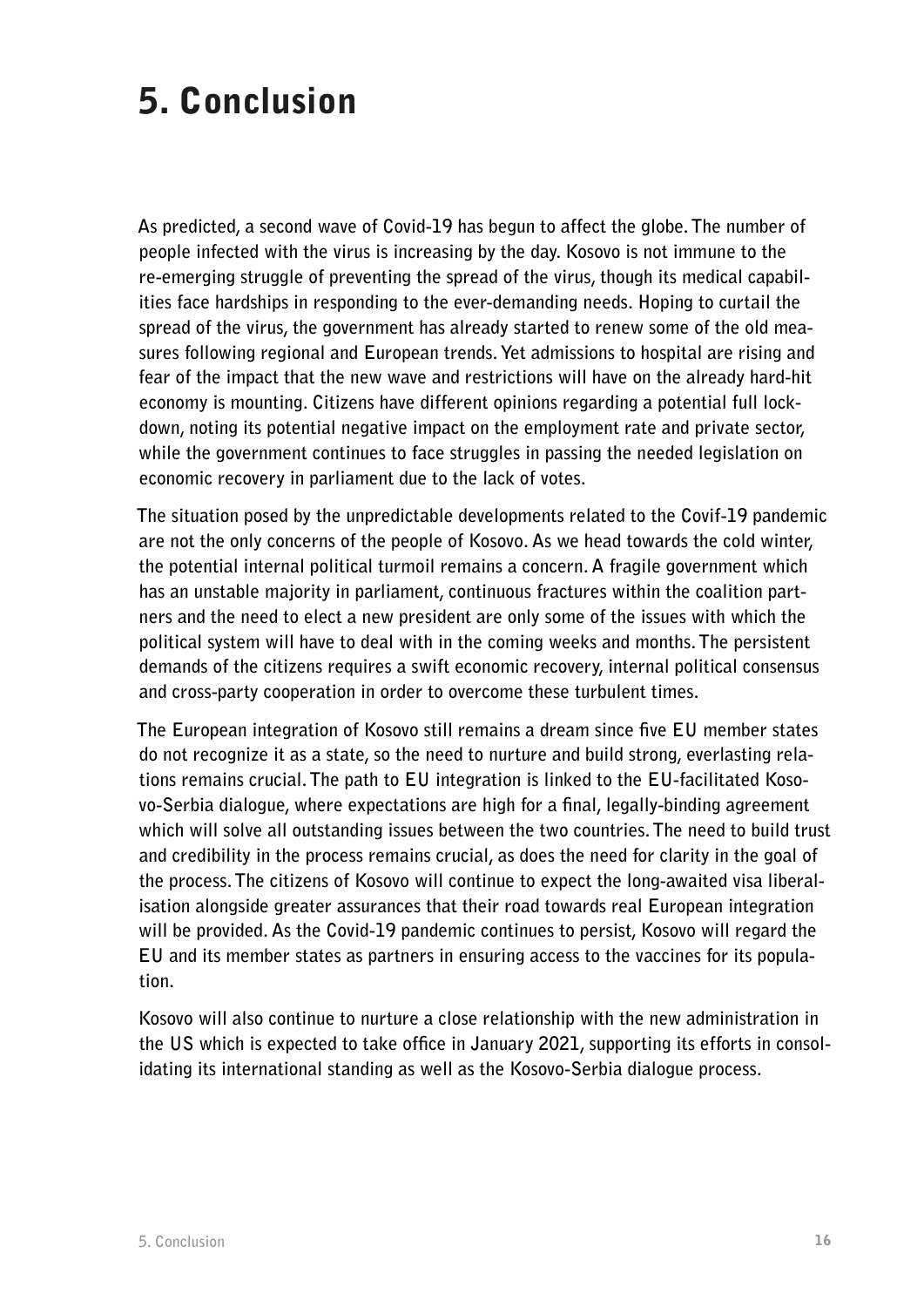# 6. References

- **1 'Statement by the Embassies of France, Germany, Italy, United Kingdom, and the United States', 24 March 2020, https://xk.usembassy.gov/march24st/.**
- **2 An estimated 800,000 Kosovars live abroad, many of them travelling back regularly to visit family and friends in Kosovo.**
- **3 According to 2019 data, more female than male students registered in public and private universities; for more information on 2019 and previous years, check the publication of GAP Institute available at: https://www.institutigap.org/publications.**
- **4 MCC Kosovo Labor Force and Time Use Study Research Report', Social Impact, February 2018, www.millenniumkosovo.org/wp-content/uploads/2018/11/MCC-Kosovo-Labor-Force-and-Time-Use-Study-Final-Research-Report-1.pdf**
- **5 'Addressing Covid-19 from a Gender Perspective Recommendations to the Government of Kosovo', Kosovo Women's Network, 2020, www.womensnetwork.org/wp-content/uploads/2020/04/Addressing-Covid-19-from-a-Gender-Perspective\_04\_04\_2020.pdf.**
- **6 'Kosovo Commits to Implement Reforms in the Health, Economic and Social Areas Highlighted by the Covid-19 Pandemic Crisis, Says New Economic Reform Programme Adopted by Council of EU', EEAS – European External Action Service – European Commission, 20 May 2020, www.eeas.europa.eu/delegations/kosovo/79677/ kosovo-commits-implement-reforms-health-economic-and-social-areas-highlighted-covid-19\_en.**